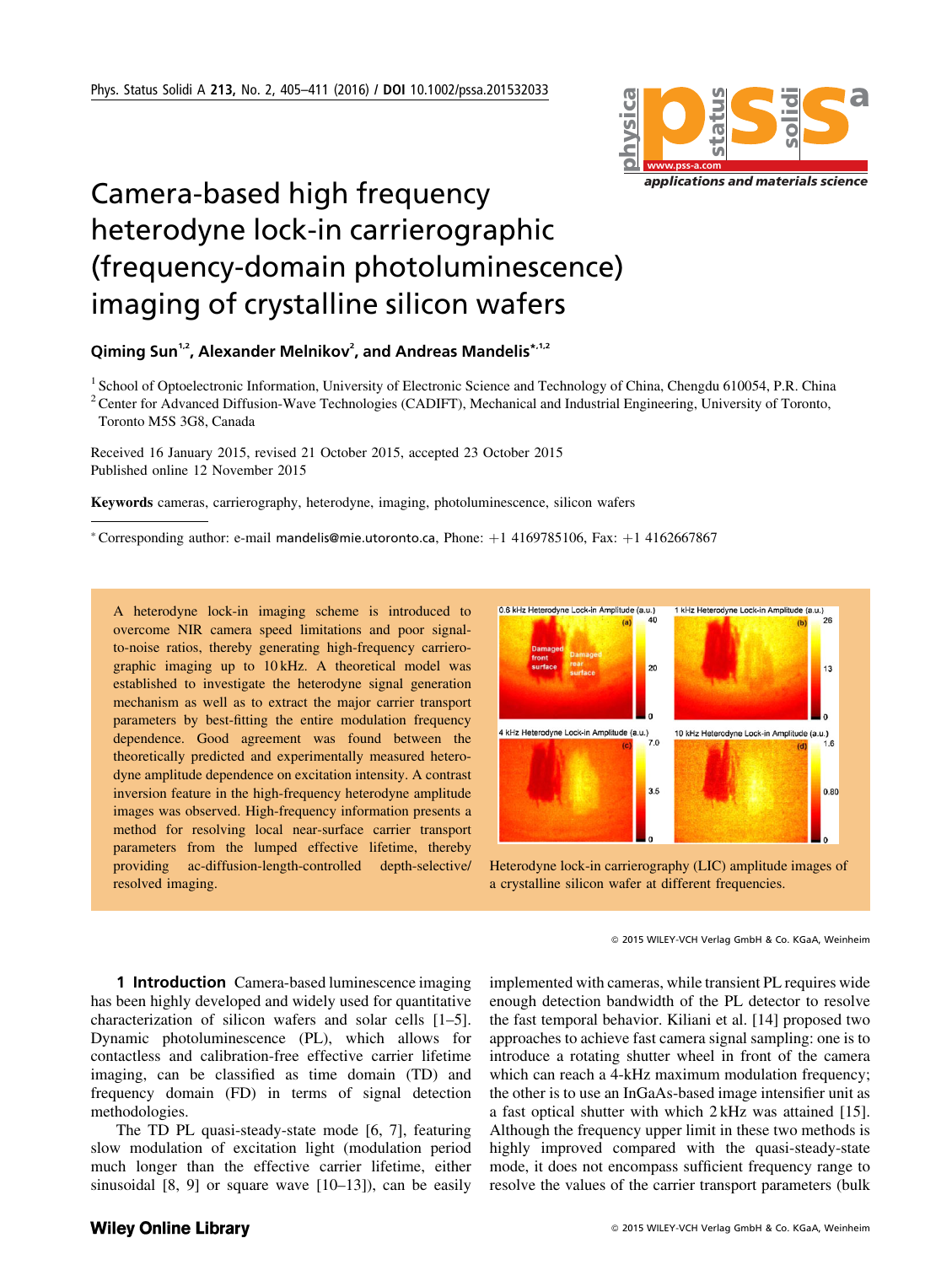lifetime, diffusivity, front and back surface recombination velocities) from the lumped effective lifetime. Pulsedexcitation transient PL is capable of separating bulk lifetime from surface recombination [16, 17], however, even today's state-of-the-art cameras cannot meet the fast sampling requirement or high signal-to-noise ratio (SNR) at short exposure time at high frequency.

Photocarrier radiometry (PCR) [18], a form of spectrally gated FD PL, uses lock-in detection to record the amplitude and phase of the photo-generated periodic carrier radiative recombination signal. By best fitting the experimental amplitude- and phase-frequency dependences, PCR has been demonstrated to be an effective quantitative methodology for carrier transport parameter determination [19–21] and carrier density imaging of Si wafers [20] and solar cells [22]. In contrast to TD PL, PCR features (i) superior SNR by virtue of lock-in detection [23]; and (ii) controllable frequency-dependent ac carrier diffusion length [18] with the potential for depth-selective/ resolved imaging. Lock-in carrierography (LIC) [22], the camera-based imaging extension of the single-element detector PCR, has been demonstrated to be capable of achieving calibration-free effective carrier lifetime imaging of Si wafers [24] and contactless measurement of electrical parameters of Si solar cells [25, 26]. However, similar to TD PL, the frequency range of LIC is highly limited due to the low frame rate of state-of-the-art cameras and poor SNR at short exposure times associated with high frame rates. This limitation hinders LIC from high frequency imaging which is the key to realizing depthselective/resolved imaging and carrier transport parameter determination. **EXERECT: 2018** WEINTHIGHT CONTROLL AS THE CONTROLL AS THE CONTROLL AS THE CONTROLL AS THE CONTROLL AS THE CONTROLL AS THE CONTROLL AS THE CONTROLL AS THE CONTROLL AS THE CONTROLL AS THE CONTROLL AS THE CONTROLL AS THE

To overcome the abovementioned limitations, a heterodyne scheme has been proposed [27, 28]. The idea is to construct a slow enough beat frequency component through frequency mixing. By virtue of the n–p product (electron–hole radiative recombination) nature [29] of the PL signal, Si-based materials and devices are natural frequency mixers for the realization of high-frequency heterodyne LIC imaging.

## 2 Theory

2.1 Solution of the FD diffusion equation The excess carrier density generated by square-wave modulated spread-beam optical excitation of wavelength  $\lambda$  is determined by the one-dimensional partial differential diffusion equation.

$$
D \frac{\partial^2 \Delta n(t, z)}{\partial z^2} - \frac{\Delta n(t, z)}{\tau_b} - \frac{\partial \Delta n(t, z)}{\partial t}
$$
  
= -G\_0 \beta e^{-\beta z} g(t), (1)

where D is the ambipolar diffusivity,  $\Delta n(t,z)$  is the photogenerated excess carrier density,  $\tau_b$  is the bulk lifetime,  $G_0 = I_0(1-R)\eta/h\nu$  is the generation rate ( $I_0$  the excitation intensity,  $R$  the reflectivity of the wafer front surface,  $\eta$  the optical-to-electronic quantum efficiency, hv the photon energy),  $\beta$  is the optical absorption coefficient at  $\lambda$ , and  $g(t)$  is the modulation function which has the form

$$
g(t) = \frac{1}{2} + \frac{2}{\pi} \sum_{k=1}^{\infty} \frac{\sin[(2k-1)\omega t]}{(2k-1)} = \begin{cases} 0, & -\frac{1}{2} \le t < 0 \\ 1, & 0 \le t < \frac{T}{2} \end{cases},
$$
\n(2)

where T is the modulation period and  $\omega = 2\pi f$  is the angular frequency. The rhs expression is the Fourier expansion of a square wave. Since Eq. (1) is linear, the dc and the fundamental ac components can be separated

$$
D\frac{d^2 \Delta n_0(z)}{dz^2} - \frac{\Delta n_0(z)}{\tau_b} = -\frac{1}{2}G_0 \beta e^{-\beta z},
$$
  
\n
$$
D\frac{d^2 \Delta n(\omega, z)}{dz^2} - (\tau_b^{-1} + i\omega) \Delta n(\omega, z) = -\frac{2}{\pi}G_0 \beta e^{-\beta z}.
$$
\n(3)

Here the ac equation is written in complex form for simplicity. The general solution of Eq. (3) can be written as

$$
\Delta n_0(z) = C_{10} e^{-\sigma_0 z} + C_{20} e^{-\sigma_0 (l-z)} - \frac{G_0 \beta}{2D(\beta^2 - \sigma_0^2)} e^{-\beta z},
$$
  

$$
\Delta n(\omega, z) = C_1 e^{-\sigma z} + C_2 e^{-\sigma (l-z)} - \frac{2G_0 \beta}{\pi D(\beta^2 - \sigma^2)} e^{-\beta z},
$$
 (4)

where  $\sigma_0 = (D\tau_b)^{-1/2}$ ,  $\sigma = [(1+i\omega\tau_b)/D\tau_b]^{1/2}$ , *l* is the wafer<br>thickness and  $C_{12}$ ,  $C_{23}$ ,  $C_2$ , are constants determined by thickness, and  $C_{10}$ ,  $C_{20}$ ,  $C_1$ ,  $C_2$  are constants determined by the boundary conditions

$$
D\frac{d\Delta n(\omega, z)}{dz}\Big|_{z=0} = s_1 \Delta n(\omega, z = 0),
$$
  
\n
$$
D\frac{d\Delta n(\omega, z)}{dz}\Big|_{z=l} = -s_2 \Delta n(\omega, z = l),
$$
\n(5)

where  $s_1$  and  $s_2$  are the front and back surface recombination velocities (SRV), respectively. The analytical expressions of the four constants in the general solution are given in the Appendix.

2.2 Homodyne PCR signal Considering the fact that the heterodyne mode is introduced in this work, here the conventional single fundamental frequency excitation PCR is called homodyne. Based on the FD carrier density solution shown above, the TD homodyne PCR signal can be expressed as a depth integral of the electron–hole density product

$$
S_{\text{ho}}(t) \propto \int_0^l dz \int_{\lambda_1}^{\lambda_2} \Delta n (\Delta n + N_A) F(\lambda) S_{\text{em}}(\lambda) e^{-\beta(\lambda) z} d\lambda,
$$
\n(6)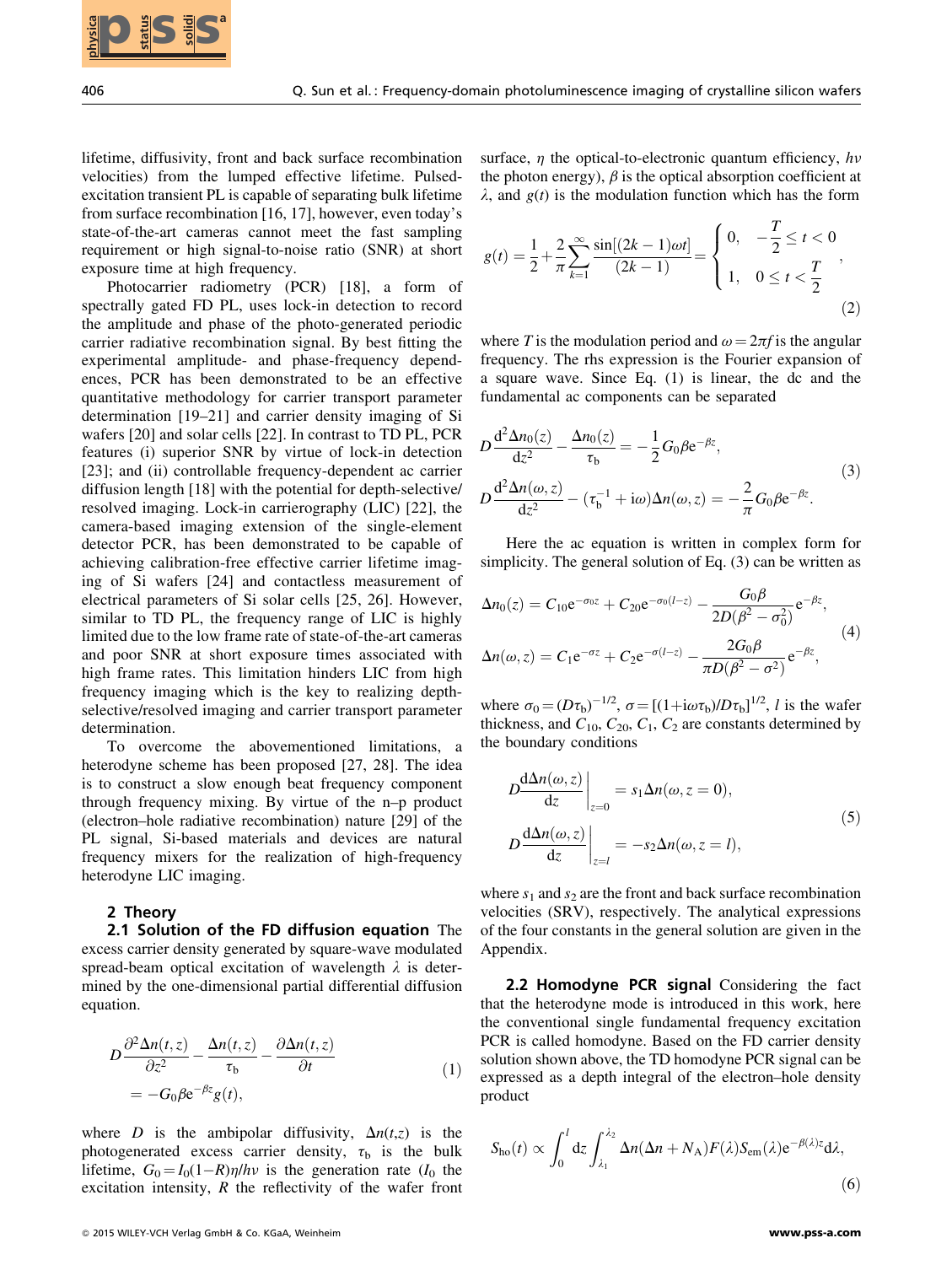where  $N_A$  is the equilibrium majority carrier density generated by doping,  $\Delta n = \Delta n_0(z) + A(\omega, z) \cos[\omega t + \phi(\omega, z)],$  $A(\omega, z)$  and  $\phi(\omega, z)$  are the amplitude and phase of the photogenerated carrier density wave (CDW)  $\Delta n(\omega, z)$ , respectively,  $F(\lambda)$  is a function of the spectral bandwidth  $(\lambda_1, \lambda_2)$  of the IR detector and filter,  $S_{em}(\lambda)$  is the emitted PL spectrum, and  $\beta(\lambda)$  is the near-infrared reabsorption coefficient of the radiative-recombination-emitted photons. Here the quasi-neutrality approximation is used, i.e., the photo-generated excess electron and hole densities are equal at all subsurface depths.

Lock-in detection only retains the fundamental frequency term in the integrand of Eq. (6) which has the form (in complex notation)

$$
S_{\text{ho}}(\omega) \propto \int_0^l dz \int_{\lambda_1}^{\lambda_2} \frac{[2\Delta n_0(z) + N_A]\Delta n(\omega, z)}{\times F(\lambda)S_{\text{em}}(\lambda)e^{-\beta(\lambda)z}d\lambda}.
$$
 (7)

Equation (7) indicates that beside the CDW  $\Delta n(\omega, z)$ , the dc excess carrier density and the dopant density also contribute to the homodyne PCR signal. Note that both the dc term  $\Delta n_0(z)$  and the ac term  $\Delta n(\omega, z)$  are proportional to the excitation intensity, so the dependence of the homodyne PCR amplitude on the excitation intensity can be either linear or supralinear: when  $\Delta n_0(z)$  is much less than  $N_A$  at all depths in the semiconductor sample, the homodyne PCR amplitude is linear with the excitation; when  $\Delta n_0(z)$  is much larger than  $N_A$  at all depths, the homodyne PCR amplitude is quadratic with the excitation intensity; when  $\Delta n_0(z)$  is comparable to  $N_A$ , one can expect an approximate power dependence A proportional to  $I_0^{\gamma}$  with the nonlinearity<br>exponent  $\gamma$  between 1 and 2 exponent  $\gamma$  between 1 and 2.

**2.3 Heterodyne PCR signal** For heterodyne mixing of two angular frequencies  $\omega_1$  and  $\omega_2$  with equal optical excitation intensities, the photocarrier density  $\Delta n = 2\Delta n_0(z)$  $+A(\omega_1,z)\cos[\omega_1t+\phi(\omega_1,z)]+A(\omega_2,z)\cos[\omega_2t+\phi(\omega_2,z)].$ Substitute into Eq. (6) and note that lock-in detection with a reference signal at the beat frequency  $\Delta\omega = \omega_2 - \omega_1$  can only retain the beat frequency component in the integrand. The TD heterodyne signal can be expressed as

$$
S_{\text{he}}(t) \propto \int_0^l dz \int_{\lambda_1}^{\lambda_2} \frac{A(\omega_1, z)A(\omega_2, z) \cos[\Delta \omega t + \Delta \varphi]}{\times F(\lambda) S_{\text{em}}(\lambda) e^{-\beta(\lambda) z} d\lambda, = \text{Re}\left[e^{i\Delta \omega t} \int_0^l dz \int_{\lambda_1}^{\lambda_2} \frac{\Delta n^*(\omega_1, z) \Delta n(\omega_2, z)}{\times F(\lambda) S_{\text{em}}(\lambda) e^{-\beta(\lambda) z} d\lambda}\right],
$$
(8)

where  $*$  denotes complex conjugation. By introducing  $\beta_{\text{eff}}$ , an effective (mean) reabsorption coefficient of the photoluminescence emission over the spectral bandwidth of the photodetector, Eq. (8) in FD can be simplified as

$$
S_{\text{he}}(\Delta\omega) \propto \int_0^l dz \int_{\lambda_1}^{\lambda_2} \Delta n^*(\omega_1, z) \Delta n(\omega_2, z) e^{-\beta_{\text{eff}}z} d\lambda. \tag{9}
$$

Equation (9) predicts that (i) the beat frequency term carries high-frequency CDW information; (ii) the heterodyne signal is independent of doping due to the fact that the constant dopant density cannot partake of the frequency mixing process (however,  $\beta_{\text{eff}}$  is doping concentration and/or contamination dependent); (iii) the amplitude of the heterodyne signal has a quadratic dependence on the excitation intensity; and (iv) the phase of the heterodyne signal  $\phi(\omega_2, z)$ - $\phi(\omega_1, z)$  is very small at small  $\Delta \omega$ , and thus difficult to be accurately measured, so the phase channel will henceforth be neglected.

**3 Experimental** A p-type crystalline single sidepolished silicon wafer with thickness  $680 \,\mu m$ , resistivity 25–44  $\Omega$  cm, and with both sides oxidized in order to passivate the surfaces was used for measurements. Part of the wafer surfaces, either front or back, was mechanically damaged by rubbing with fine sandpaper.

3.1 LIC imaging system The schematic of the LIC experimental setup is given in Fig. 1. The system consists of a high-speed NIR InGaAs snapshot camera with windowing capability, two fiber-coupled 808-nm, 9-W diode lasers, a two-channel function generator, a data acquisition card, and a frame grabber. A long-pass filter, model LP-1000 nm from Spectrogon was used to block the excitation laser beams from interfering with the NIR camera. An optical block with a microlens array diffuser was used for each laser beam to homogenize the illumination intensity. The illuminated area of the wafer surface was approximately  $8 \times 8 \text{ cm}^2$ . Both lasers were square-wave modulated by the data acquisition card for homodyne LIC. Synchronous undersampling with external triggering of the camera was implemented for lock-in in-phase (IP) and quadrature (Q) images. Sixteen frames per correlation period were scanned and the number of skipped cycles was determined as a function of the modulation frequency.

For heterodyne lock-in imaging, the two lasers were square-wave modulated with frequencies  $f_1$  and  $f_2 = f_1 + 10$ Hz, respectively, using the two-channel function generator. Laser current modulation was activated at the first sampling instant and was stopped after each correlation period. Amplitude images were obtained from IP and Q images at the beat frequency  $\Delta f = 10$  Hz.



Figure 1 InGaAs camera-based LIC imaging system.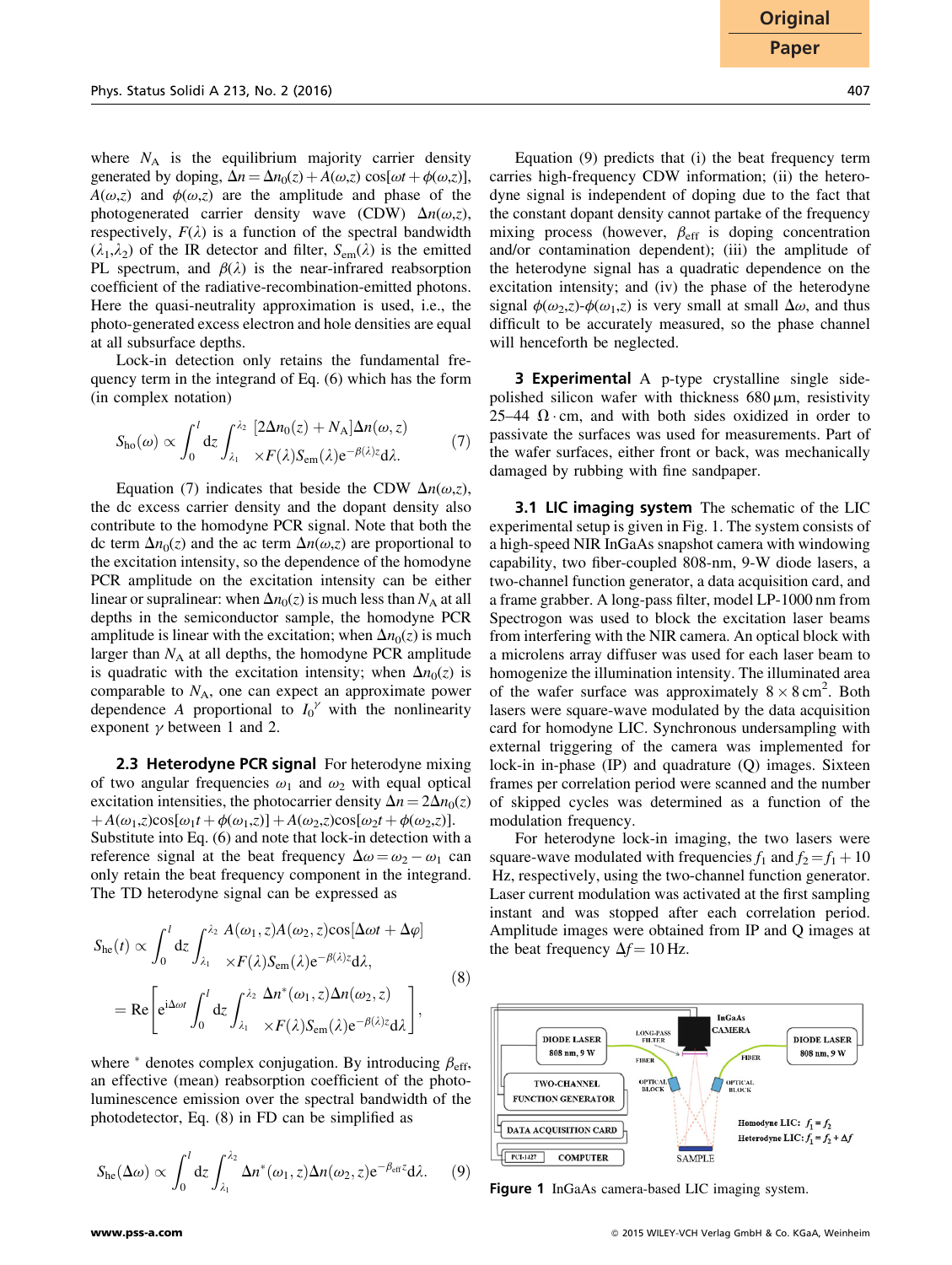

For measuring the homodyne and heterodyne amplitude dependences on excitation intensity, the laser intensity was changed by changing the iris between the collimator and the diffuser. The intensity ranged from approximately 0.12 to  $0.25 \,\mathrm{W} \,\mathrm{cm}^{-2}$ .

3.2 Single-element detector system The conventional PCR system equipped with a single-element InGaAs detector and lock-in amplifier was also used for verification of the LIC results as well as for more detailed quantitative investigations and understanding of the physical mechanism(s) of heterodyne signals. In combined PCR and free carrier absorption (FCA) intensity scan measurements, an 830-nm, 30-mW focused laser was used for excitation. A density-variable rotational neutral filter was used to continuously change the excitation intensity, ranging from approximately  $0.1$  to  $1.1 \text{ W cm}^{-2}$ . One percent of the total laser energy was split off for intensity monitoring. The probe beam wavelength used in the FCA measurement was 1550 nm and was operated in the dc mode. A long-pass filter was placed in front of the detector to block the excitation beam. Two lock-in amplifiers measured the amplitudes of the excitation intensity and PCR and FCA signals. The same spread laser beams as in the LIC imaging system were used for measuring the homodyne and heterodyne amplitude dependences on frequency, therefore, the maximum illumination intensity was about  $0.25 \text{ W cm}^{-2}$ . Two off-axis paraboloidal mirrors collected the PCR signal from a wafer region-of-interest (ROI) and focused it on the detector which was also equipped with a long-pass filter. **2018 Solidion** Control in the phenometric photoherine photoherine was implied trying in the status of the control in the control in the control in the control in the control in the control in the control in the control i

4 Results and discussion The foregoing theory assumes a linear dependence of the photocarrier density on the excitation intensity. Based on the fact that the FCA signal is linear in the free carrier density, FCA measurement can reveal the carrier density versus excitation intensity behavior, shown in Fig. 2a. The ROI under investigation was at the central (intact) part of the wafer and the modulation frequency was 1 kHz. It can be seen that the nonlinearity exponent  $\gamma$  (the slope of the amplitude vs. intensity dependence in log–log scale) is close to 1  $(y=0.96)$ , which confirms the premise of the theory.

Also shown in Fig. 2a is the PCR amplitude dependence on the excitation intensity. The  $\gamma$  coefficient was found to be 1.6 by best-fitting. As discussed in Section 2, this value corresponds to a moderate injection level, i.e., the photocarrier density is comparable to the equilibrium majority carrier density. In fact, according to the resistivity information, the doping level of this wafer was estimated to be about  $3-5 \times 10^{14}$  cm<sup>-3</sup>; the depth-averaged photogenerated carrier density under the experimental condition was estimated to be on the order of  $10^{15}$  cm<sup>-3</sup> according to the effective lifetime distribution obtained by lowfrequency homodyne LIC phase images [24]. These facts show that the nonlinearity of the homodyne signal originates from the carrier-to-carrier radiative recombination.



Figure 2 Dependences of carrier density, homodyne, and heterodyne PCR amplitude on excitation intensity. Carrier density was measured by the FCA method. (a) Comparison between focused-beam homodyne PCR and FCA; (b) comparison between spread-beam homodyne and heterodyne PCR. The ROI under investigation was at the central (intact) area of the wafer.

Figure 2b shows the amplitude–intensity dependences of both homodyne and heterodyne signals, measured with the camera-based LIC system. The wafer ROI was the same as that in Fig. 2a. The modulation frequency was 10 Hz for the homodyne measurement, and 1 kHz for heterodyne. It can be seen that the  $\gamma$  of the spread-beam homodyne signal is 1.69, slightly larger than the value measured by the focused beam single-element detector PCR system shown in Fig. 2a, while the heterodyne amplitude has an exact quadratic dependence on the excitation intensity, an excellent validation of the prediction of Eq. (9). It should be mentioned that essentially the same  $\gamma$  of the homodyne signal for spread and focussed beams confirms the same linear behavior of the FCA signal in the spread beam case.

Direct LIC amplitude images of the wafer at 10 and 1500 Hz are shown in Fig. 3a and b, respectively. The damaged front- and back-surface areas are characterized by small amplitudes due to significant reduction of the effective lifetime through increases in effective SRVs. LIC images can only be obtained up to 2 kHz due to the small camera signal at short exposure times at high frequencies. This upper frequency limit is not enough for separating the resolved transport parameters by multi-parameter fitting [21]. Therefore, for homodyne LIC, semiconductor samples can be characterized only by their effective lifetime [24].

The heterodyne method has the advantage of downshifting the operating frequency of the camera within its



**Figure 3** Homodyne LIC amplitude images at 10 (a) and 1500 Hz (b) of the wafer with mechanical front- and back-surface damaged areas.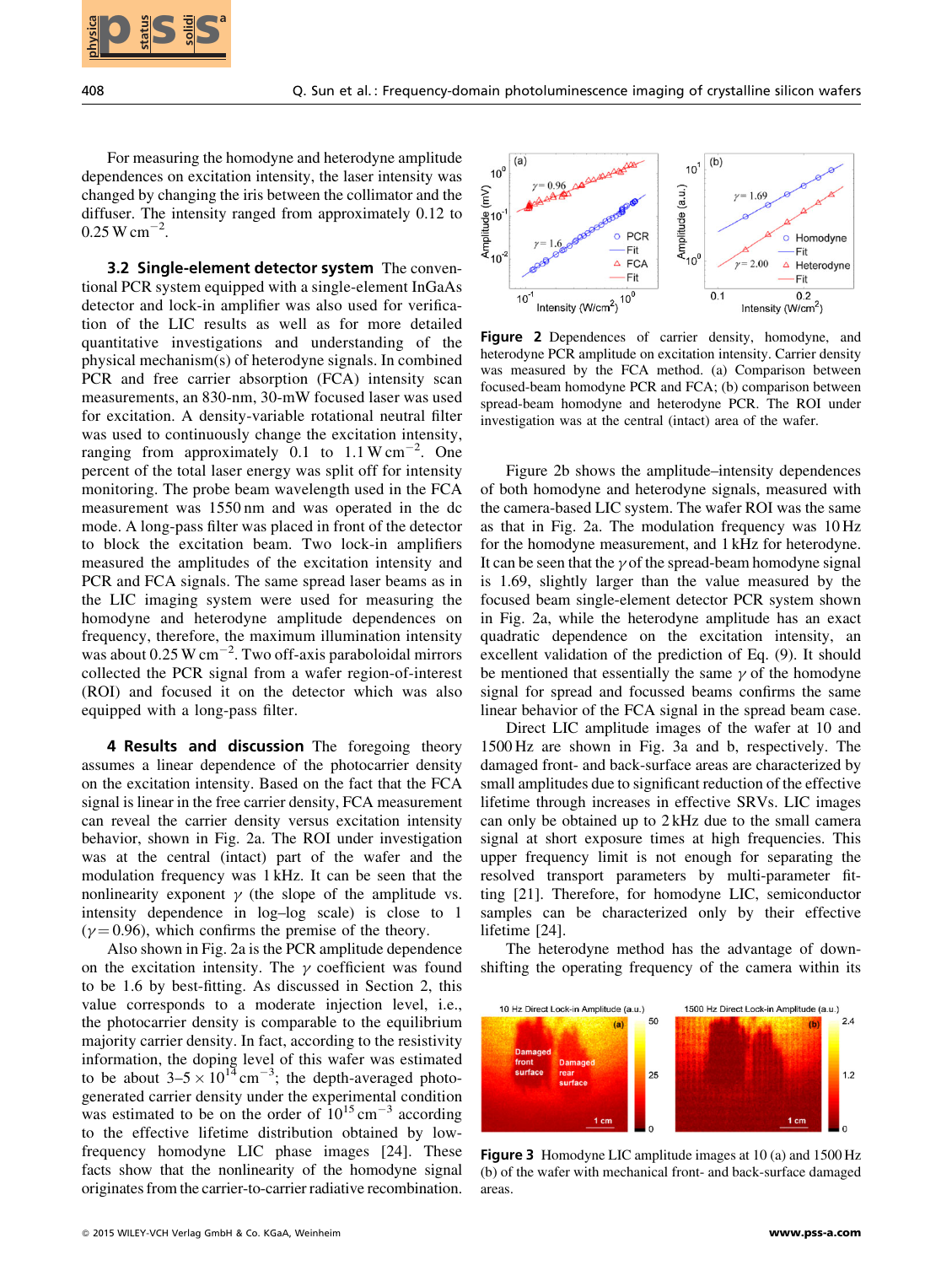image capturing capabilities while retaining the high frequency content (spatial resolution and contrast) of images. Heterodyne amplitude images of the Si wafer ROI of Fig. 3 obtained at 0.6, 1, 4, and 10 kHz are shown in Fig. 4a–d, respectively. The 600 Hz heterodyne image is similar to the 600 Hz homodyne image, while the 4 kHz heterodyne image differs significantly. While the area with front-surface damage is characterized by low amplitude and higher spatial resolution, the back-surface damaged area exhibits higher amplitude than the surrounding intact area. This unexpected amplitude behavior within the damaged back surface ROI can, nevertheless, be explained by the CDW penetration depth which is controlled by the ac diffusion length  $L_e(\omega) = [Re(\sigma)]^{-1}$ . Heavier amplitude<br>damning can occur in high-integrity regions with longer damping can occur in high-integrity regions with longer effective lifetime than that in damaged regions with shorter effective lifetime where, as a consequence, the damping rate with increasing frequency is lower.

This is further illustrated using the single-element detector heterodyne frequency scans of an intact area and a back-surface damaged area of the same wafer, shown in Fig. 5. The same contrast inversion feature as in Fig. 4 can be found. The broad frequency range allows the evaluation of the transport parameters by fitting the data to Eq. (9), using a MATLAB program which minimizes the variance of the theoretically calculated and experimentally measured data for the transport parameters inside physically reasonable ranges. The ambipolar diffusion coefficient was fixed at  $18 \text{ cm}^2 \text{s}^{-1}$  as expected for crystalline silicon [30, 31]. The best-fitted parameters of the intact area data are presented in Table 1.

The bulk lifetime of the intact area of this wafer was found to be ca. 0.34 ms. Consistent with the fact that both surfaces of the wafer were oxidized under the same conditions, the fitted effective back SRV in the intact ROI was within the same standard deviation range as the effective front SRV, around  $20 \text{ cm s}^{-1}$ . It should be mentioned that the effective re-absorption coefficient of



Figure 4 Heterodyne LIC amplitude images of the same wafer at 0.6 (a), 1 (b), 4 (c), and 10 kHz (d).  $f_2-f_1 = 10$  Hz.



Figure 5 Heterodyne amplitude-frequency dependencies of the same wafer measured with the single-element InGaAs photodiode. Also shown are the camera pixel amplitude-frequency dependences for comparison.

 $10^{\circ}$ 

Frequency (kHz)

damaged (camera)

 $10$ 

Amplitude (mV)<br> $\frac{1}{10}$ 

 $10^{-1}$ 

 $10^{2}$ 

 $\lambda$ 

 $10^{-1}$ 

Detector

Heterodyne Single

photoluminescence emission for this wafer,  $\beta_{\text{eff}}$ , is higher than typical cases. This may be due to possible incipient contamination of the wafer which was quite old (several years). Tests with newer wafers produced much lower  $\beta_{\text{eff}}$ values, as expected.

For validation of the results, independent  $\mu$ -PCD effective lifetime imaging (WT-2000, Semilab) of the same sample was made. It was found that the effective lifetime of the intact area of the wafer is around 0.21 ms. For comparison, the effective lifetime, estimated from the resolved transport parameters by  $\tau_{\text{eff}}^{-1} = \tau_b^{-1} + [l/(s_1+s_2)]$ <br>+  $l^2/(D\pi^2)l^{-1}$  is also shown in Table 1. The estimated  $\pm i\frac{\nu}{\nu\pi}$  ; is also shown in Table 1. The estimated effective lifetime value is 0.28 ms, which is similar to the  $^{2}/(D\pi^{2})$ ]<sup>-1</sup>, is also shown in Table 1. The estimated<br>ective lifetime value is 0.28 ms, which is similar to the PCD lifetime.

The heterodyne frequency-dependent camera pixel signals from the same two locations with the single-element detector frequency responses show very close correspondence to the PCR response, Fig. 5. For this reason, no additional fitting procedure was performed for each pixel of the images to extract the transport parameters. The very good agreement between single-detector PCR and heterodyne LIC frequency dependencies opens the

Table 1 Transport parameters of the intact area obtained from best fitting the single-detector heterodyne frequency-scan data.

|                                                                                                  | statistical best fit |                 |
|--------------------------------------------------------------------------------------------------|----------------------|-----------------|
|                                                                                                  | best fit             | mean best fit   |
|                                                                                                  | 0.33                 | $0.34 \pm 0.03$ |
| $\frac{\tau_{b}}{D}$ (ms)<br>$D$ (cm <sup>2</sup> s <sup>-1</sup> ) (fixed)                      | 18                   | 18              |
|                                                                                                  | 13                   | $21 + 10$       |
|                                                                                                  | 20                   | $17 \pm 14$     |
| $s_1 \text{ (cm s}^{-1})$<br>$s_2 \text{ (cm s}^{-1})$<br>$\beta_{\text{eff}} \text{ (cm}^{-1})$ | 33                   | $31 \pm 3$      |
| $\tau_{\rm eff}$ (ms)                                                                            | 0.28                 |                 |

 $10^{-1}$ 

 $10<sup>1</sup>$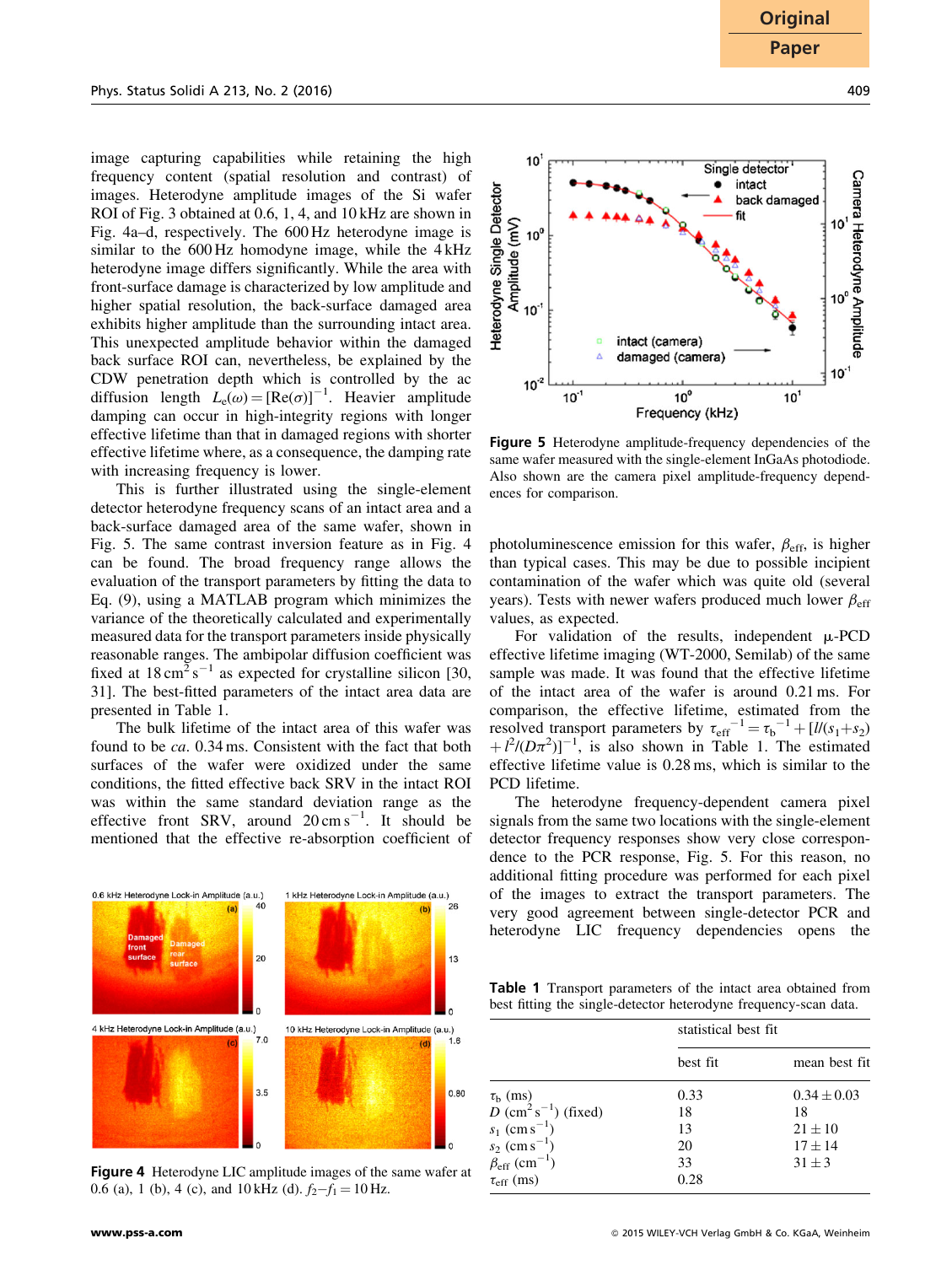

possibility for deriving quantitative images of the major transport parameters as demonstrated with homodyne LIC [24].

**5 Conclusions** We demonstrated high-frequency InGaAs-camera-generated photocarrier radiative recombination images of silicon wafers by introducing quantitative heterodyne photocarrier radiometry (PCR) both experimentally and theoretically and showing agreement with the LIC pixel frequency responses. The imaging results were compared with homodyne LIC images. The near-subsurface character of high-frequency heterodyne LIC imaging can be very useful in device nondestructive evaluation. The calculated PCR effective lifetime was found to be in good agreement with independent  $\mu$ -PCD measurements. The theoretically predicted quadratic dependence of the heterodyne amplitude on the excitation intensity was experimentally validated. High-frequency heterodyne LIC and the demonstrated camera pixel frequency response agreement with PCR frequency scans paves the way for quantitative optoelectronic transport property heterodyne LIC imaging, providing possibilities for depth-selective/ depth-resolved imaging, and simultaneous quantitative imaging of transport properties of semiconductor substrates and devices. **2018 SS 1914**<br>
2018 Wiley for detring quantitative integers of the major<br>
consider process of a status since of the major<br>
consider process of a status since of the major<br>
2018 CHE and the major since of a status since o

## Appendix

The two constants  $C_{10}$  and  $C_{20}$  in the dc solution of Eq. (4) have the form

$$
C_{10} = \frac{G_0 \beta}{2D(\beta^2 - \sigma_0^2)} \frac{\Gamma_{20} \gamma_{10} - \gamma_{20} \Gamma_{10} e^{-(\sigma_0 + \beta)l}}{\Gamma_{20} - \Gamma_{10} e^{-2\sigma_0 l}},
$$
  

$$
C_{20} = \frac{G_0 \beta}{2D(\beta^2 - \sigma_0^2)} \frac{\gamma_{10} e^{-\sigma_0 l} - \gamma_{20} e^{-\beta l}}{\Gamma_{20} - \Gamma_{10} e^{-2\sigma_0 l}}.
$$

The two constants  $C_1$  and  $C_2$  in the ac solution of Eq. (4) have the form

$$
C_1 = \frac{2G_0\beta}{\pi D(\beta^2 - \sigma^2)} \frac{\Gamma_2\gamma_1 - \gamma_2\Gamma_1 e^{-(\sigma+\beta)t}}{\Gamma_2 - \Gamma_1 e^{-2\sigma t}},
$$
  

$$
C_2 = \frac{2G_0\beta}{\pi D(\beta^2 - \sigma^2)} \frac{\gamma_1 e^{-\sigma t} - \gamma_2 e^{-\beta t}}{\Gamma_2 - \Gamma_1 e^{-2\sigma t}},
$$

where

$$
\Gamma_{10} = \frac{D\sigma_0 - s_1}{D\sigma_0 + s_1},
$$
\n
$$
\Gamma_{20} = \frac{D\sigma_0 + s_2}{D\sigma_0 - s_2},
$$
\n
$$
\gamma_{10} = \frac{D\beta + s_1}{D\sigma_0 + s_1},
$$
\n
$$
\gamma_{20} = \frac{D\beta - s_2}{D\sigma_0 - s_2},
$$

and

$$
\Gamma_1 = \frac{D\sigma - s_1}{D\sigma + s_1},
$$
\n
$$
\Gamma_2 = \frac{D\sigma + s_2}{D\sigma - s_2},
$$
\n
$$
\gamma_1 = \frac{D\beta + s_1}{D\sigma + s_1},
$$
\n
$$
\gamma_2 = \frac{D\beta - s_2}{D\sigma - s_2}.
$$

Acknowledgements The authors are grateful to NSERC for a Discovery grant to AM, the Canada Foundation for Innovation for equipment grants, and the Canada Research Chairs. AM and QMS gratefully acknowledge the Chinese Recruitment Program of Global Experts (Thousand Talents). QMS gratefully acknowledges the project sponsored by OATF, UESTC.

## References

- [1] T. Fuyuki, H. Kondo, T. Yamazaki, Y. Takahashi, and Y. Uraoka, Appl. Phys. Lett. 86, 262108 (2005).
- [2] T. Trupke, R. A. Bardos, M. C. Schubert, and W. Warta, Appl. Phys. Lett. 89, 044107 (2006).
- [3] P. Würfel, T. Trupke, T. Puzzer, E. Schäffer, W. Warta, and S. W. Glunz, J. Appl. Phys. 101, 123110 (2007).
- [4] S. Herlufsen, J. Schmidt, D. Hinken, K. Bothe, and R. Brendel, Phys. Status Solidi RRL 2, 245 (2008).
- [5] J. A. Gisecke, M. Kasemann, and W. Warta, J. Appl. Phys. 106, 014907 (2009).
- [6] T. Trupke, R. A. Bardos, and M. D. Abbot, Appl. Phys. Lett. 87, 184102 (2005).
- [7] J. A. Giesecke, M. C. Schubert, D. Walter, and W. Warta, Appl. Phys. Lett. 97, 092109 (2010).
- [8] J. A. Giesecke, M. C. Schubert, B. Michl, F. Schindler, and W. Warta, Sol. Energy Mater. Sol. Cells 95, 1011 (2011).
- [9] J. A. Giesecke, B. Michl, F. Schindler, M. C. Schubert, and W. Warta, Sol. Energy Mater. Sol. Cells 95, 1979 (2011).
- [10] K. Ramspeck, S. Reissenweber, J. Schmidt, K. Bothe, and R. Brendel, Appl. Phys. Lett. 93, 102104 (2008).
- [11] K. Ramspeck, K. Bothe, J. Schmidt, and R. Brendel, J. Appl. Phys. 106, 114506 (2009).
- [12] S. Herlufsen, K. Ramspeck, D. Hinken, A. Schmidt, J. Müller, K. Bothe, J. Schmidt, and R. Brendel, Phys. Status Solidi RRL 5, 25 (2011).
- [13] S. Herlufsen, K. Bothe, J. Schmidt, R. Brendel, and S. Siegmund, Sol. Energy Mater. Sol. Cells 106, 42 (2012).
- [14] D. Kiliani, G. Micard, B. Steuer, B. Raabe, A. Herguth, and G. Hahn, J. Appl. Phys. 110, 054508 (2011).
- [15] D. Kiliani, A. Herguth, G. Micard, J. Ebser, and G. Hahn, Sol. Energy Mater. Sol. Cells 106, 55 (2012).
- [16] K. L. Luke and L. J. Cheng, J. Appl. Phys. 61, 2282 (1987).
- [17] K.Wang and H. Kampwerth, J. Appl. Phys. 115, 173103 (2014).
- [18] A. Mandelis, J. Batista, and D. Shaughnessy, Phys. Rev. B 67, 205208 (2003).
- [19] J. Batista, A. Mandelis, and D. Shaughnessy, Appl. Phys. Lett. 82, 4077 (2003).
- [20] J. Batista, A. Mandelis, D. Shaughnessy, and B. C. Li, Appl. Phys. Lett. 85, 1713 (2004).